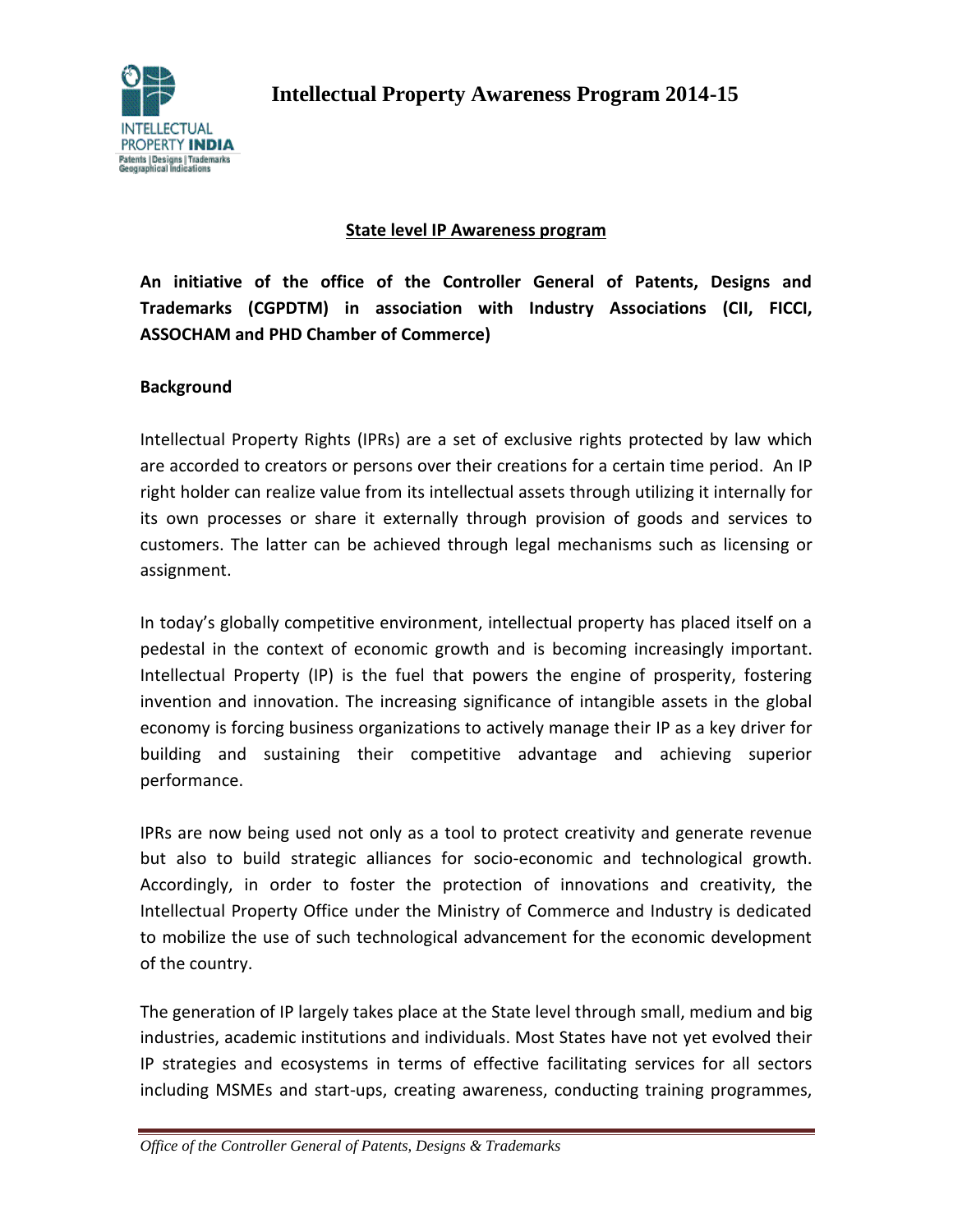

systems for utilization of IPR etc. States needs to maximize the benefits from their intellectual property by stimulating higher levels of innovation through a judicious system of rewards, ensuring timely and effective legal protection for IP and leveraging strategic alliances for enhancing the value of the intellectual property created in the State.

## **Relevance and Importance of Intellectual Property Rights for States**

States have to formulate their IPR policies and action plans in various sectors such as education, industries including MSME, government offices, law enforcement agencies etc. IPRs will continue to play an important role in the industrial growth of States as technology-based industries rely more and more on innovations.

Management of IPR by various constituents of States needs to have proper focus and attention. Industries have to deal with IPRs in different situations in the competitive world; infringement of IPR can be a serious offence both in the domestic and international scenarios. Similarly, domestic industries must be watchful to ensure that their IPRs are not infringed in India and in other countries. Indian industries can benefit from the proper management of their IPRs such as patents, trademarks, copyrights, designs etc. Some Indian industries have suffered due to the copying of their trademarks but they have not been able to take requisite legal action in the absence of knowledge about the requirement of registration of their trademarks in the country of export in order to protect and enforce their intellectual property as also because of the lack of awareness regarding the mechanism available for such registration at international level.

Academic institutions will continue to play an important role in feeding educated and skilled human resource to industries, government, teaching and R&D. The knowledge society puts heavy demands on R&D in scientific, engineering and other areas in order to respond to market needs quickly. Collaborative R&D among national and overseas institutions is likely to become very important for finding new solutions to problems. Therefore, the education, science & techonology and industry departments have to create an environment which promotes knowledge about protection and management of IP generated in colleges and universities at different levels. This may call for a paradigm change in the manner research is done in the universities and emphasis would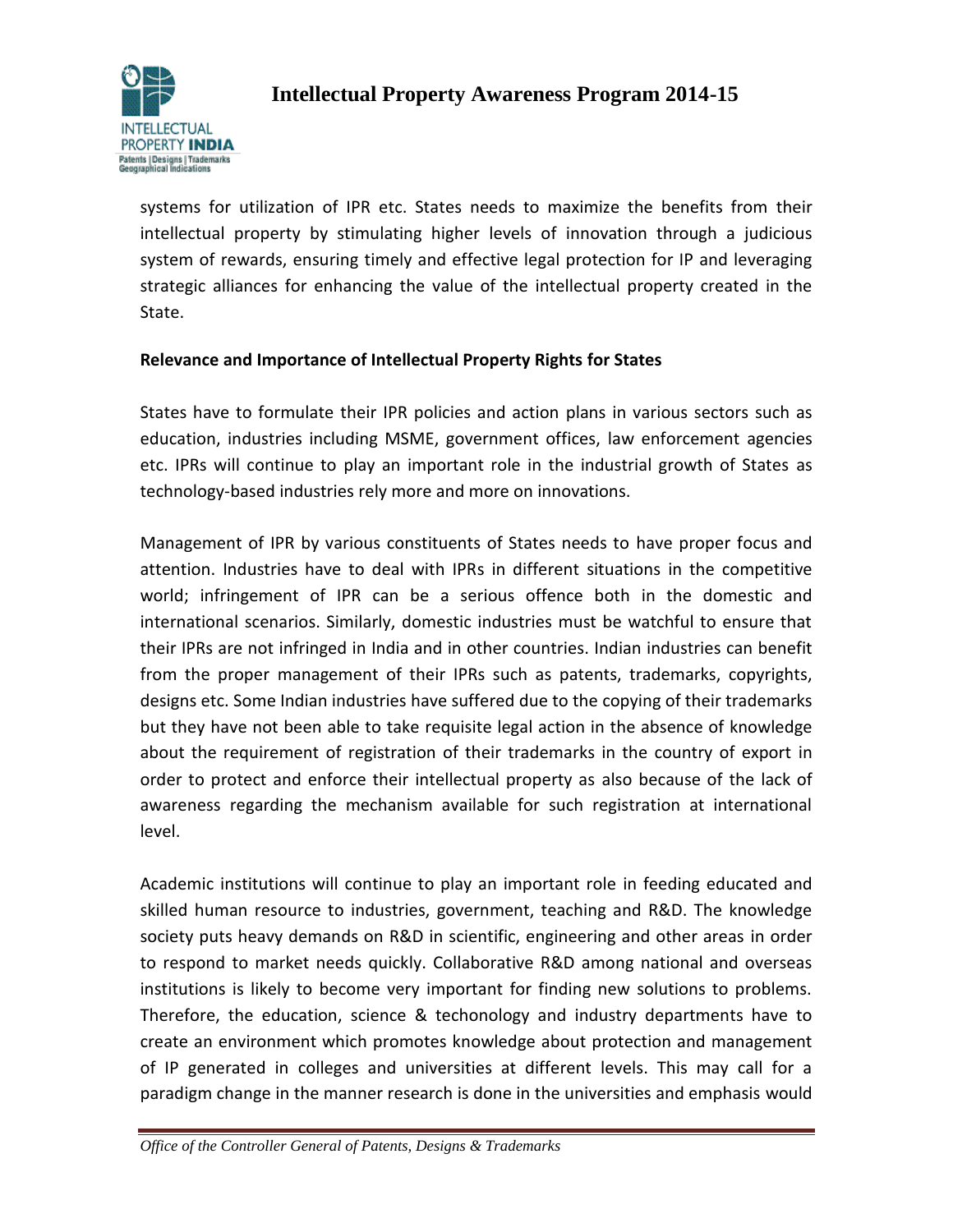

need to be placed on the practical business realities involved in technology development. IP policy has to be shaped accordingly.

States will do well to invest in IPR related activities from a long-term perspective. Some States like Punjab, West Bengal, Kerala, Uttarakhand and Madhya Pradesh have taken such steps. Some other states (e.g. Gujarat and Uttarakhand) have also started schemes for reimbursement of costs incurred by SMEs towards filing of patents, trademarks and GI applications.

## **To increase IP filing of states and thus building a robust IP ecosystem in the states of India**

The Intellectual Property Office has undertaken extensive outreach programs for the last several years for promoting intellectual property awareness in the country. In the year 2013-14, the IP office focused on the promotion of IP in the industrial clusters related to specific fields of technology. In the current financial year, IPO has decided to focus on creating awareness about IP in academic institutions such as higher educational institutions, universities as well as in industries based in the states and in government departments considering the vast potential of intellectual property generation at the state level. The Intellectual Property Office, in association with the Industry Associations, namely the Confederation of Indian Industry (CII), the Federation of Indian Chambers of Commerce & Industry (FICCI), The Associated Chambers of Commerce and Industry (ASSOCHAM), Federation of Indian Micro & Small & Medium Enterprises (FISME) and PHD Chamber of Commerce and Industry (PHDCCI) has planned to conduct a series of specific awareness programs on IP.

These will be 2-day programs out of which the first day will be used to impart awareness to local industry and government department officials while the second day will be devoted to creating awareness about IP in the academia. The programs will specifically target students, research scholars, lecturers and professors, MSMEs and start-ups and government officers.

To expedite the process and follow-up with the State Governments the following distribution of the States (on the basis of their strong presence in these States) has been done to the industry association: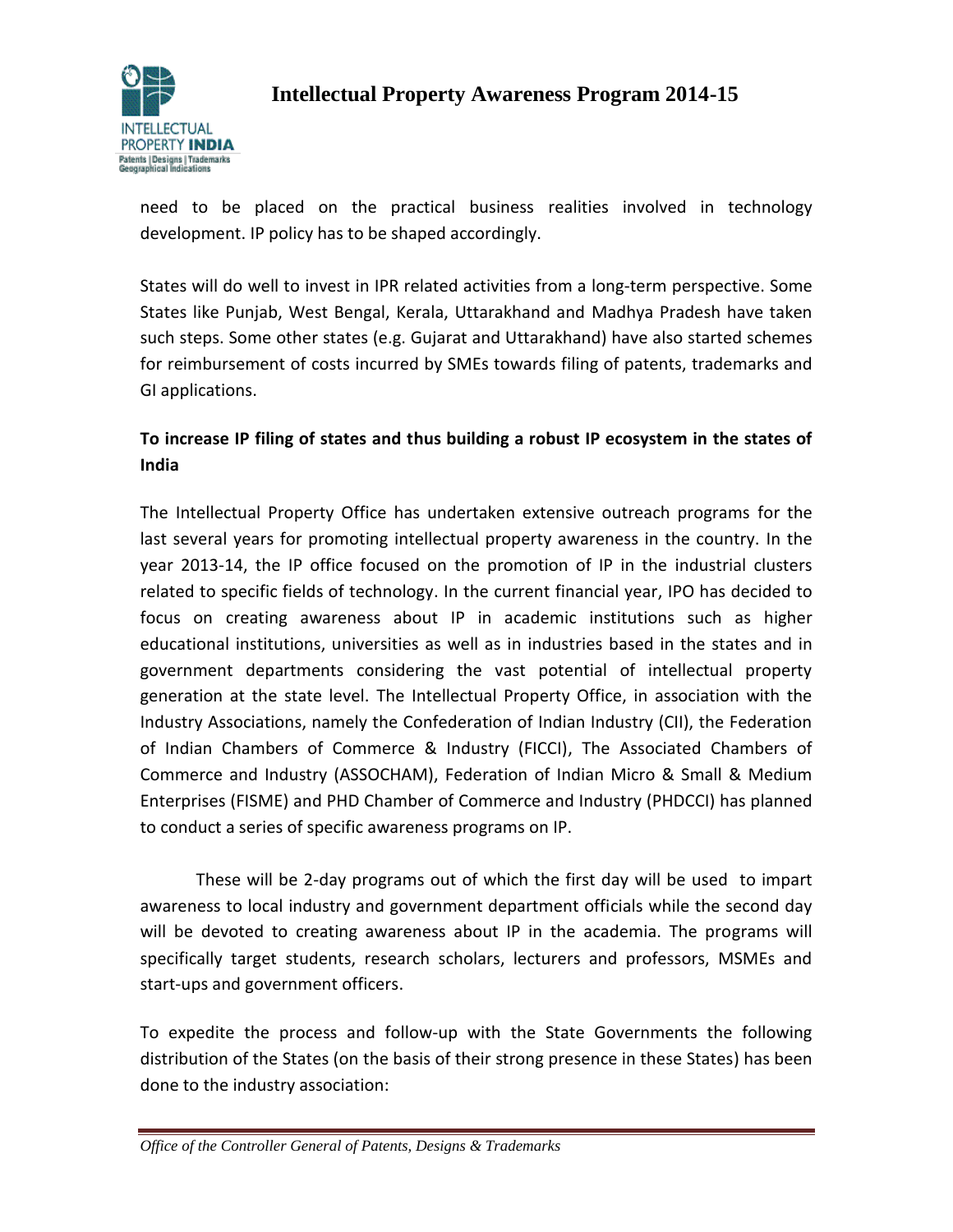

| Sr.<br>No. | Industry<br><b>Association</b> | <b>States</b>                                                           |  |
|------------|--------------------------------|-------------------------------------------------------------------------|--|
|            |                                |                                                                         |  |
| 1          | Assocham                       | West Bengal, Haryana/Chandigarh, Rajasthan, Goa, Gujarat                |  |
|            | <b>CII</b>                     | Bihar, Uttarakhand, Chattisgarh, North East Capital apart from Guwahati |  |
| 3          | <b>FICCI</b>                   | Delhi, Assam, Jammu & Kashmir, Orissa                                   |  |
| 4          | <b>FISMF</b>                   | Karnataka, Andhra Pradesh, Tamil Nadu, Kerala, Uttar Pradesh            |  |
| 5          | <b>PHDCCI</b>                  | Punjab, Madhya Pradesh                                                  |  |

Further to the above, the Consortium of Women Entrepreneurs of India (CWEI) has been assigned the work of generating awareness among women in IP related issues, such as geographical indications. Since women are involved in various entrepreneurial activities like Handicrafts, Textile designing, Cottage industries, Food and Agro, Biotechnological Packages etc, the sensitization of IP via awareness programs is required.

## **Objective**

- $\circ$  To assist in states in creating a strong IP ecosystem for developing as an attractive investment destination for the industries.
- $\circ$  To sensitize the targeted participants about Intellectual Property Right and their protection.
- o To identify protectable innovations.
- o To suggest steps for transforming innovations into proprietary assets.
- o To train the participants about the mechanism of accessing and using IP information for further research and development in developing new products and processes and for their use in business development.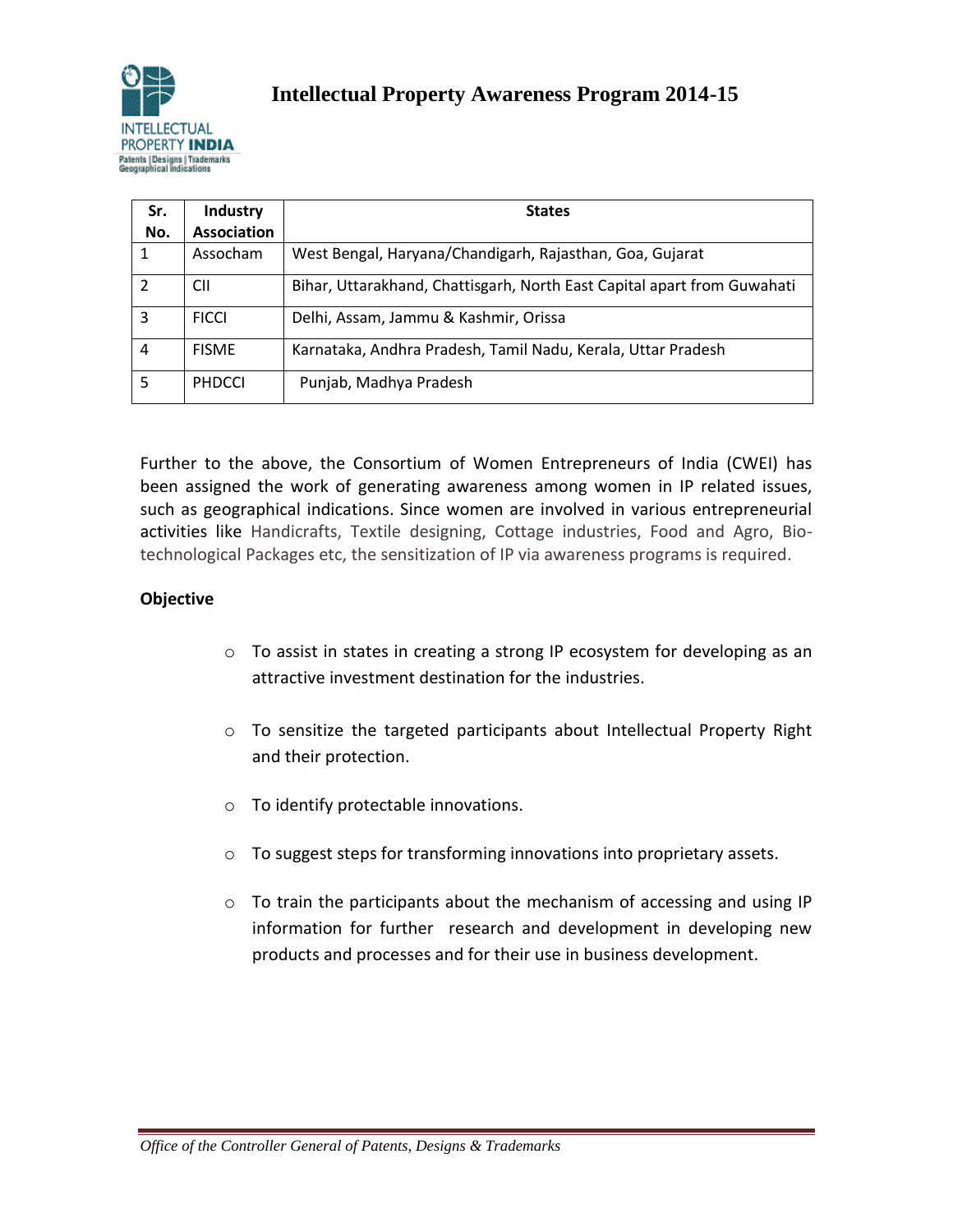

#### **Program format**

The awareness programme is designed to be delivered by IPR experts through lectures and panel discussions on various topics. Some of the topics proposed to be covered are overview of different forms of IPRs, procedure for protection, maintenance, enforcement, commercialization, licensing and transfer of IPRs, challenges faced by the IP ecosystem and facilities available for protecting IPR.

The tentative programme is attached herewith.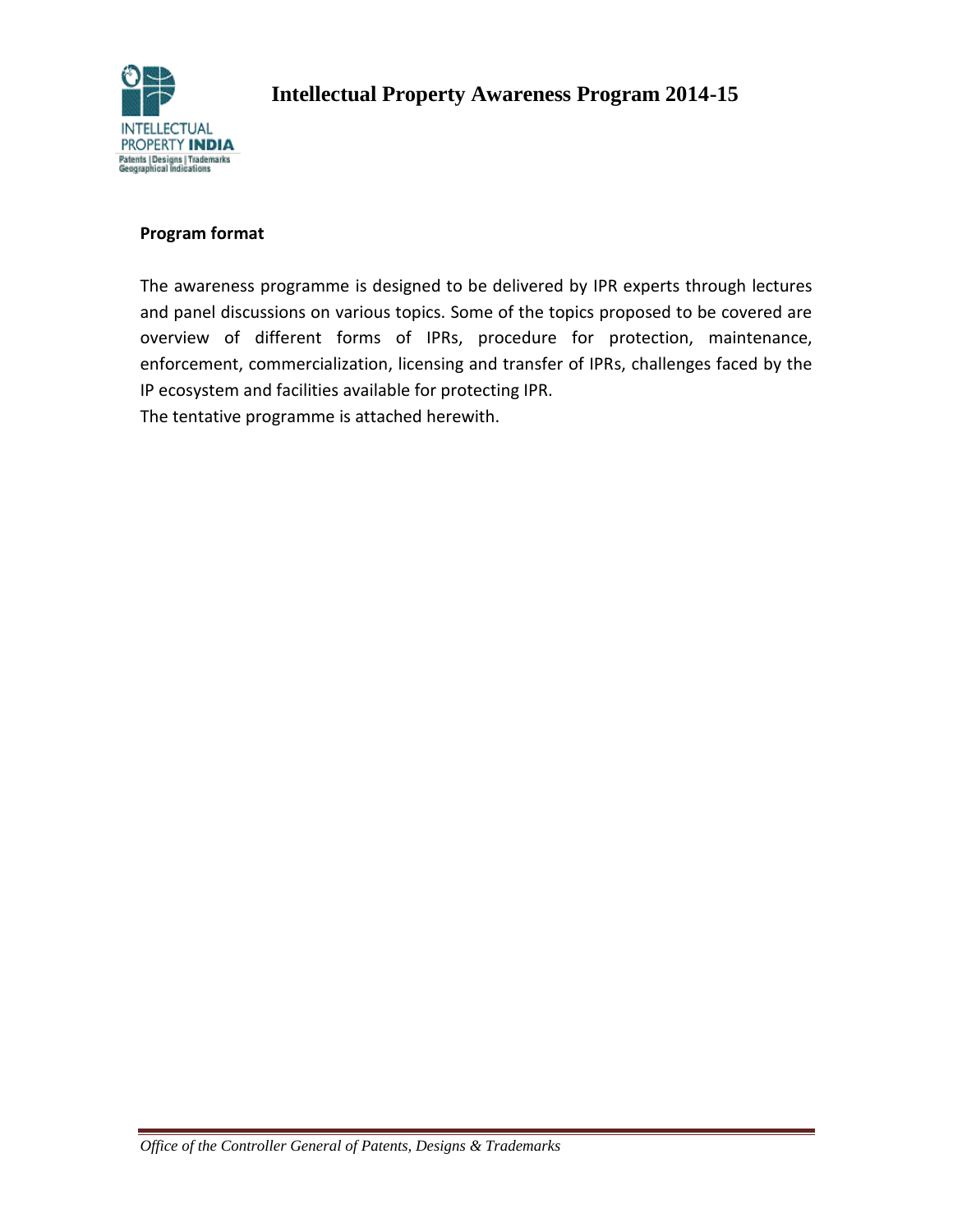**Venue: \_\_\_\_\_\_\_\_\_\_\_\_\_\_\_\_\_\_\_\_\_**

**Date:\_\_\_\_\_\_\_\_\_\_\_\_\_\_\_\_**

**DAY 1 (For Industry and Government Officials)**

| 09:30-10:00 hrs      | Registration                                                                      |  |  |
|----------------------|-----------------------------------------------------------------------------------|--|--|
|                      | <b>OPENING SESSION</b>                                                            |  |  |
| 10:00-11:15 hrs      | Welcome Address: Representative of the Industry Association                       |  |  |
|                      | Opening Address: President of State Unit of Industry Association or his           |  |  |
|                      | representative                                                                    |  |  |
|                      | Technical Address: Representative of IP Office                                    |  |  |
|                      | Special Address: Minister/ Secretary/Additional Secretary of concerned            |  |  |
|                      | department of the State Government                                                |  |  |
|                      | Vote of Thanks: Representative of the Industry Association                        |  |  |
| 11:15-11:30 hrs      | <b>Tea/Coffee break</b>                                                           |  |  |
| 11:30 hrs- 12:30 hrs | Session 1:- Intellectual Property- Concept, Identification and Creation           |  |  |
|                      | This session shall cover the concept and basic knowledge about Intellectual       |  |  |
|                      | Property-Patent, Trademark, GI & Designs. Broad Topics shall include General      |  |  |
|                      | Concepts, Advantages and Importance of IP, IP as a tool to increase business      |  |  |
|                      | competitiveness                                                                   |  |  |
|                      | Including question and answer session                                             |  |  |
|                      | <b>Tentative Speakers:</b>                                                        |  |  |
|                      | IP Experts/Practitioner                                                           |  |  |
|                      | Professors/Academicians                                                           |  |  |
|                      | <b>Lecture Style with Open Discussion</b>                                         |  |  |
| 12:30 hrs- 13:15hrs  | Session 2:- Importance of Innovation & Intellectual Property for MSME's           |  |  |
|                      |                                                                                   |  |  |
|                      | This Session shall concentrate on sensitizing the MSME & individuals about the    |  |  |
|                      | importance of IP and the commercial advantages of innovation & IP. Broad          |  |  |
|                      | Topics shall include Success stories, How innovation can maximize business        |  |  |
|                      | turnover, IP ecosystem for MSMEs etc.                                             |  |  |
|                      | Tentative Speakers:-                                                              |  |  |
|                      | Successful Inventors/entrepreneurs                                                |  |  |
|                      | IP Experts                                                                        |  |  |
|                      | <b>Panel discussion with Open House</b>                                           |  |  |
| 13:15 hrs- 14:00 hrs | <b>LUNCH</b>                                                                      |  |  |
| 14:00 hrs-15:00 hrs  | <b>Session 3: Registering your IP-Procedure</b>                                   |  |  |
|                      | This session shall cover the statutory procedure and requirements for filling IP. |  |  |
|                      | Broad Topics shall include Patents, Designs, Trademarks & GI- What can be         |  |  |
|                      | patented/registered/granted, What are the documents required, What is the         |  |  |
|                      | procedure, Contact Office/Persons etc.                                            |  |  |
|                      | <b>Tentative Speakers:</b>                                                        |  |  |
|                      | Representative of IP Office shall make a presentation                             |  |  |
|                      | Patent Agent/Lawyer/Expert for Panel Discussion & Open House                      |  |  |
|                      | 20 mins (GI & TM) + 20 mins (Patent & Design) + 20 mins (Q&A)                     |  |  |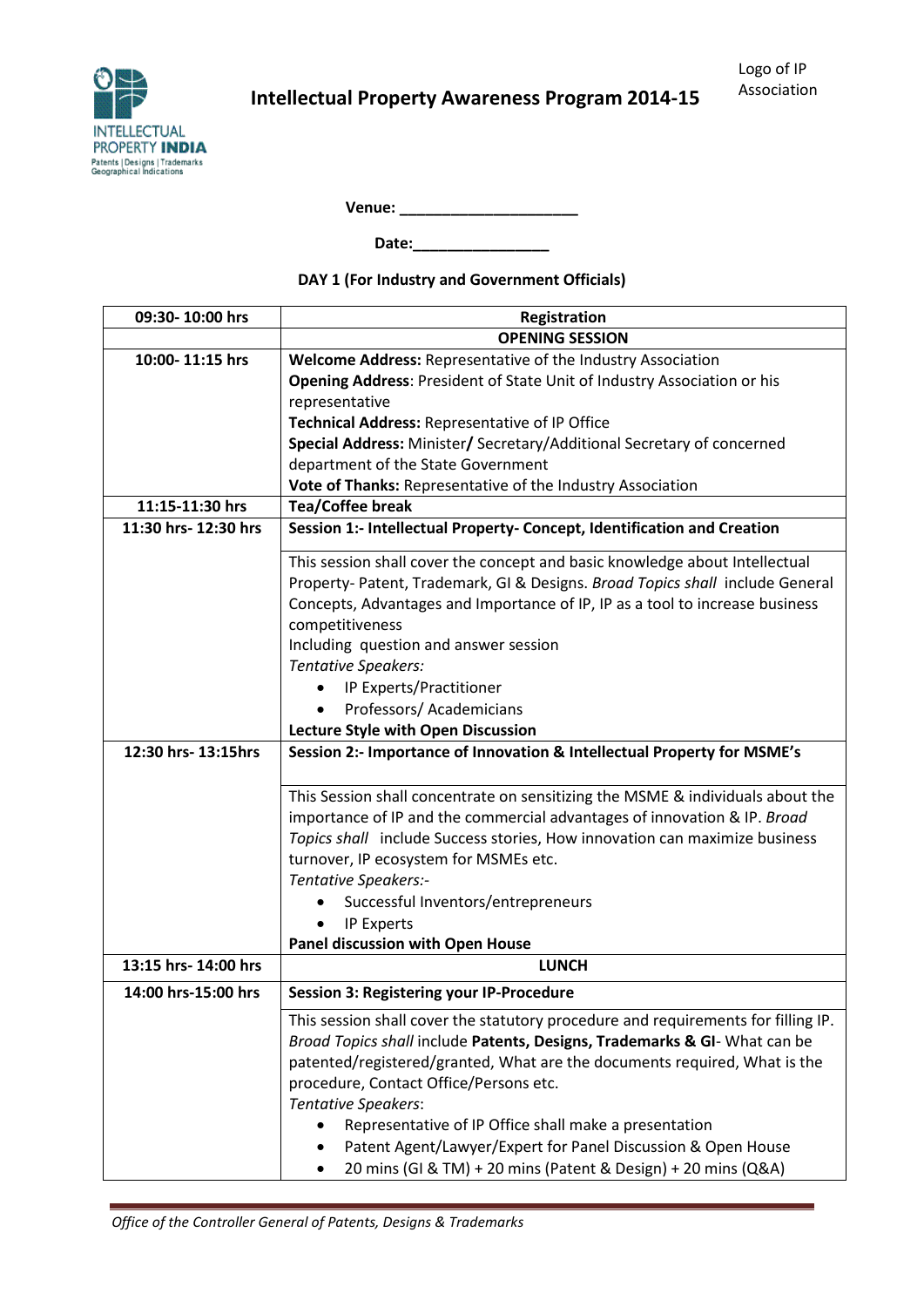

|                      | <b>Lecture Style with Open Discussion</b>                                                                                                                                                                                                                                                                                                                                                                      |  |  |
|----------------------|----------------------------------------------------------------------------------------------------------------------------------------------------------------------------------------------------------------------------------------------------------------------------------------------------------------------------------------------------------------------------------------------------------------|--|--|
| 15:00 hrs-16:00 hrs  | <b>Session 4: Enforcement of IP Rights</b>                                                                                                                                                                                                                                                                                                                                                                     |  |  |
|                      | This session shall concentrate on identifying the procedure for combating<br>infringement of IP. Broad Topics include Rights of the IP Right Holder against<br>Infringement, Remedy against Infringement, Who to go to and what to report-<br>Checklist for a Complainant<br><b>Tentative Speakers:</b><br>Police/ Customs officials who have experience in dealing with such<br>issues<br><b>IP Attorneys</b> |  |  |
|                      | IP Experts                                                                                                                                                                                                                                                                                                                                                                                                     |  |  |
|                      | <b>Panel discussion with Open House</b>                                                                                                                                                                                                                                                                                                                                                                        |  |  |
| 16:00 hrs-16:15 hrs  | <b>TEA</b>                                                                                                                                                                                                                                                                                                                                                                                                     |  |  |
|                      |                                                                                                                                                                                                                                                                                                                                                                                                                |  |  |
| 16:15 hrs-17:15 hrs  | <b>Session 5: Commercializing IP</b>                                                                                                                                                                                                                                                                                                                                                                           |  |  |
|                      | This session shall concentrate on the need for commercialization and shall also<br>project some IP Portfolios/Case Studies from around the world which have<br>been successful and have brought profits to the Rights Owner.                                                                                                                                                                                   |  |  |
|                      | Broad Topics shall include Commercialization- Concept, Models; Success<br><b>Stories</b>                                                                                                                                                                                                                                                                                                                       |  |  |
|                      | <b>Tentative Speakers:</b>                                                                                                                                                                                                                                                                                                                                                                                     |  |  |
|                      | <b>Commercialization Experts</b>                                                                                                                                                                                                                                                                                                                                                                               |  |  |
|                      | <b>IP Experts</b>                                                                                                                                                                                                                                                                                                                                                                                              |  |  |
|                      | CA/Finance professional                                                                                                                                                                                                                                                                                                                                                                                        |  |  |
|                      | Panel discussion with Open House                                                                                                                                                                                                                                                                                                                                                                               |  |  |
| 17:15 hrs- 17:45 hrs | Feedback, identification of deliverables and distribution of Certificates of<br>Participation                                                                                                                                                                                                                                                                                                                  |  |  |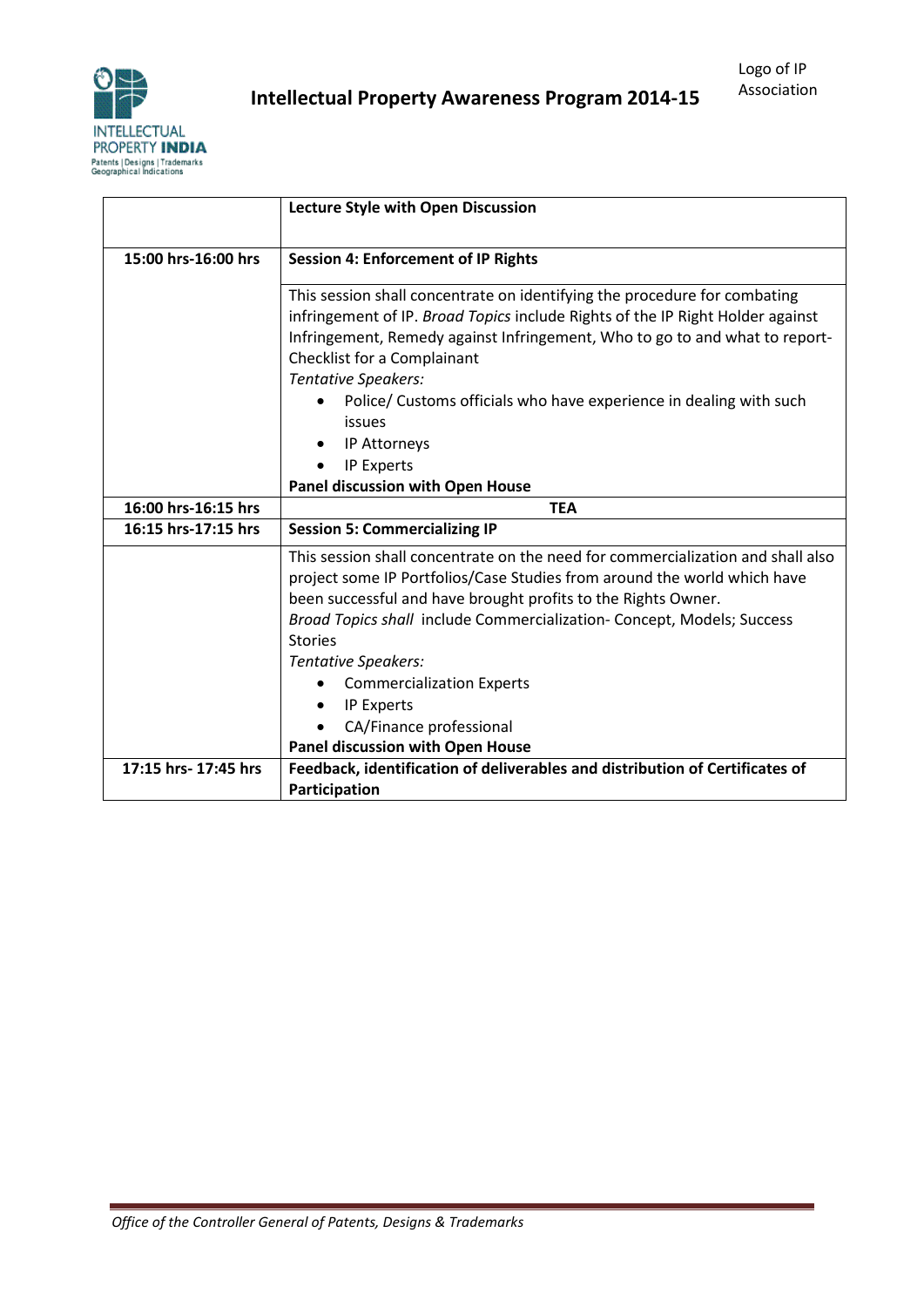

**Venue: \_\_\_\_\_\_\_\_\_\_\_\_\_\_\_\_\_\_\_\_\_**

**Date:\_\_\_\_\_\_\_\_\_\_\_\_\_\_\_\_**

**DAY 2 (for Academic Institutions)**

| 09:30-10:00 hrs      | Registration                                                               |  |  |  |
|----------------------|----------------------------------------------------------------------------|--|--|--|
| 10:00hrs-10:30hrs    | <b>OPENING SESSION</b>                                                     |  |  |  |
|                      | Welcome Address-Representative of the Industry Association                 |  |  |  |
|                      | Opening Address-Representative of Partner Educational/Academic             |  |  |  |
|                      | Institution                                                                |  |  |  |
|                      | Technical Address: Representative of IP Office                             |  |  |  |
|                      | Special Address- Minister/Vice Chancellor/Pro VC                           |  |  |  |
|                      | Vote of Thanks- Representative of the Industry Association                 |  |  |  |
| 10:30 hrs- 11:30 hrs | Session 1: Intellectual Property- Concept, Identification and Creation     |  |  |  |
|                      | This session shall cover the Concept and basic knowledge of Intellectual   |  |  |  |
|                      | Property- Patent, Trademark, GI & Designs. Broad Topics shall include      |  |  |  |
|                      | General Concepts, Advantages and Importance of IP, IP as a tool to         |  |  |  |
|                      | increase business competitiveness, enforcement of IP in India              |  |  |  |
|                      | <b>Tentative Speakers:</b>                                                 |  |  |  |
|                      | IP Experts                                                                 |  |  |  |
|                      | Professors/Academicians                                                    |  |  |  |
|                      | Lecture Style with Open Discussion                                         |  |  |  |
| 11:30 hrs-11:45 hrs  | <b>Tea/Coffee break</b>                                                    |  |  |  |
| 11:45 hrs- 12:30hrs  | Session 2: Registering your IP-Procedure                                   |  |  |  |
|                      | This session shall cover the statutory procedure and requirements for      |  |  |  |
|                      | filling IP. Broad Topics shall include Patents and Designs What can be     |  |  |  |
|                      | patented/registered/granted, What are the documents required, What is      |  |  |  |
|                      | the procedure, Contact Office/Persons etc.                                 |  |  |  |
|                      | <b>Tentative Speakers:</b>                                                 |  |  |  |
|                      | Representative of IP Office shall make a presentation                      |  |  |  |
|                      | Patent Agent/Lawyer/Expert                                                 |  |  |  |
|                      | Lecture Style with Open Discussion                                         |  |  |  |
| 12:30 hrs-13:15 hrs  | <b>Session 3: Patent Informatics</b>                                       |  |  |  |
|                      | Patent Training Workshop for IP Professionals and students including Prior |  |  |  |
|                      | art search, aspects of laws, rules, practice and procedures in the         |  |  |  |
|                      | examination of patent applications, the patent process including the       |  |  |  |
|                      | impact of patents on the economy, automation tools including the most      |  |  |  |
|                      | current searching and communication tools                                  |  |  |  |
|                      | Tentative Speakers:                                                        |  |  |  |
|                      | <b>Patent Agents</b>                                                       |  |  |  |
|                      | IP Office Representative                                                   |  |  |  |
|                      | Lecture Style with Open Discussion                                         |  |  |  |

*Office of the Controller General of Patents, Designs & Trademarks*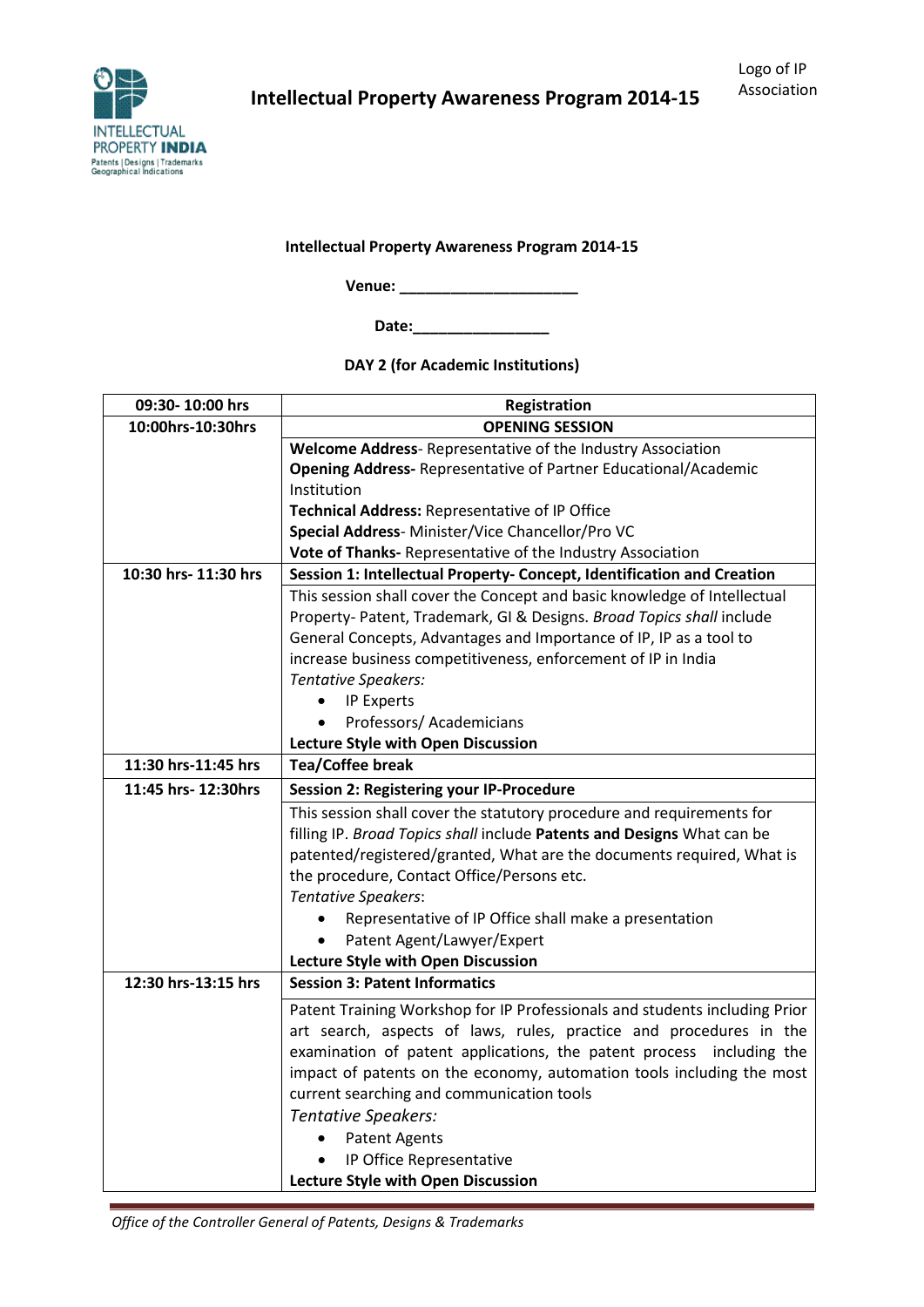

| 13:15 hrs-14:00 hrs  | <b>LUNCH</b>                                                               |  |  |  |
|----------------------|----------------------------------------------------------------------------|--|--|--|
| 14:00 hrs-15:00 hrs  | Session 4: Commercialization and Tech Transfer- Issues faced by R&D        |  |  |  |
|                      | <b>Organizations, Academic Institutions and Industry</b>                   |  |  |  |
|                      | To discuss the issues faced by the Industry and R&D institutes in tech     |  |  |  |
|                      | transfer and Commercialization and Gap between the Industry & R&D          |  |  |  |
|                      | institutes hampering innovation in India, Patent Licensing etc.            |  |  |  |
|                      | <b>Tentative Speakers:</b>                                                 |  |  |  |
|                      | <b>Industry Members &amp; Participants</b>                                 |  |  |  |
|                      | Academicians/Research Scholars<br>$\bullet$                                |  |  |  |
|                      | Tech-transfer agencies<br>$\bullet$                                        |  |  |  |
|                      | Panel discussion with Open House                                           |  |  |  |
| 15:00 hrs-15:45 hrs  | <b>Session 5: Copyright in India</b>                                       |  |  |  |
|                      | Concept, Legal framework, filing procedure and various facets of copyright |  |  |  |
|                      | law in India                                                               |  |  |  |
|                      | <b>Tentative Speakers:</b>                                                 |  |  |  |
|                      | Author/Publishers                                                          |  |  |  |
|                      | Legal experts                                                              |  |  |  |
|                      | IP experts                                                                 |  |  |  |
|                      | Representative of Copyright Office                                         |  |  |  |
|                      | Lecture Style with Open Discussion                                         |  |  |  |
| 15:45 hrs-16:00 hrs  | <b>TEA/COFFEE BREAK</b>                                                    |  |  |  |
| 16:00 hrs-17:00 hrs  | <b>Session 6 : Commercializing IP</b>                                      |  |  |  |
|                      | This session shall concentrate on the need for commercialization and shall |  |  |  |
|                      | also project some IP Portfolios/Case Studies from around the world which   |  |  |  |
|                      | have been successful and have brought profits to the Rights Owner. Broad   |  |  |  |
|                      | Topics shall include Commercialization- Concept, Models; Success Stories   |  |  |  |
|                      | Tentative Speakers:                                                        |  |  |  |
|                      | <b>Commercialization Experts</b>                                           |  |  |  |
|                      | IP Experts<br>$\bullet$                                                    |  |  |  |
|                      | <b>CA/Finance Professional</b>                                             |  |  |  |
|                      | Success stories                                                            |  |  |  |
|                      | Panel discussion with Open House                                           |  |  |  |
| 17:00 hrs- 17:30 hrs | Feedback, Identification of deliverables & distribution of Certificates of |  |  |  |
|                      | Participation                                                              |  |  |  |